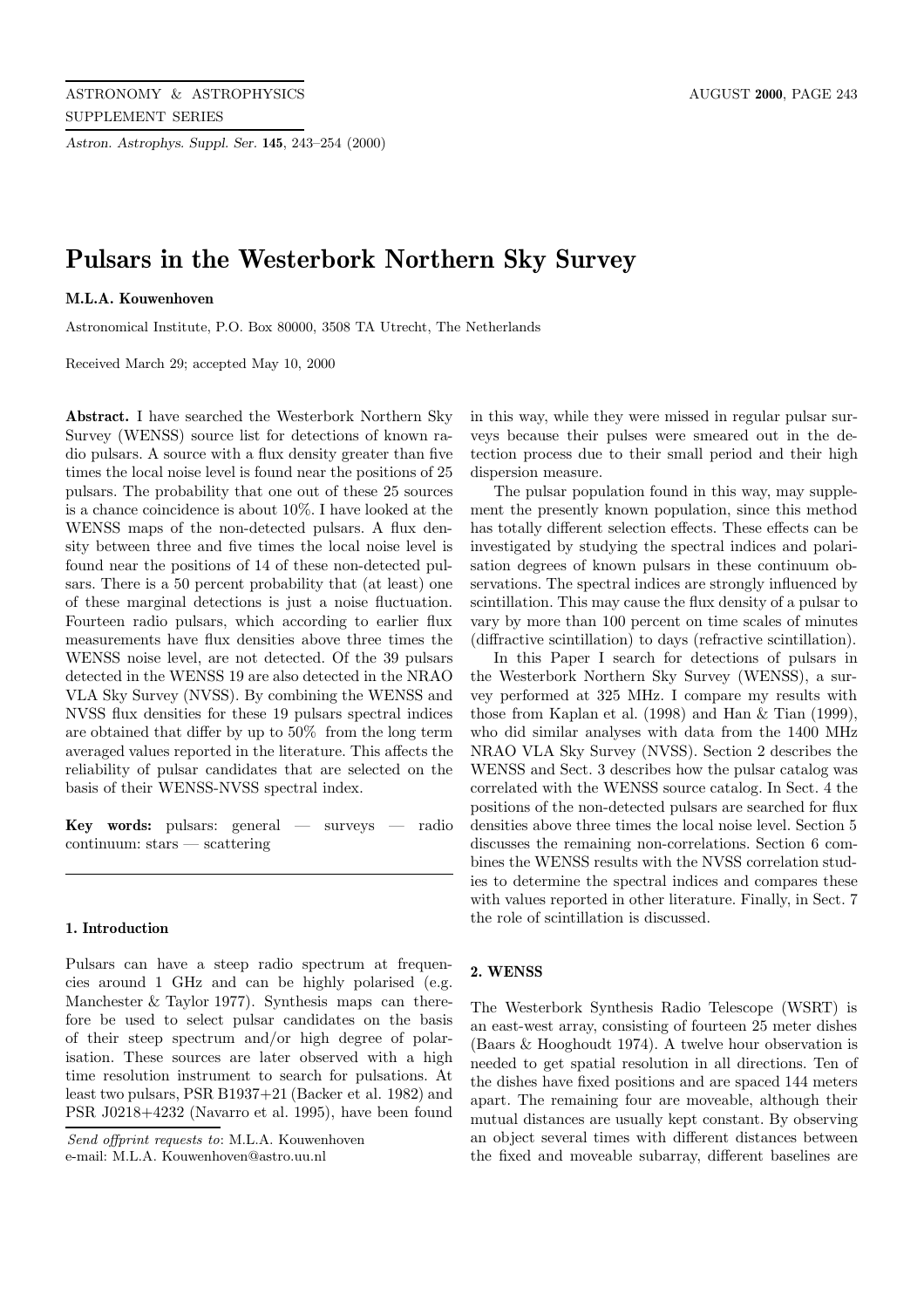obtained and the uv-coverage improves, yielding an improved synthesised antenna pattern.

The Westerbork Northern Sky Survey (WENSS) is a 325 MHz continuum survey of the sky above declination +30◦(Rengelink et al. 1997; de Bruyn et al., in preparation). This area was surveyed using a mosaicing technique. Each field was observed 18 times for 20 seconds spread over 12 hours. Each mosaic was observed on six days with a different spacing between the fixed and moveable subarray to get a uniform spatial distribution. These observations were spread over periods of weeks to years. The resulting flux densities are averaged over all these observations.

The WENSS beam size is  $54'' \times 54''$  cosec  $\delta$  (FWHM). The final maps have pixel sizes of  $21.09''$ . When a pixel was found with a flux density above five times the local noise level, a two-dimensional Gaussian was fitted to its surroundings. The coordinates of the centroid of the fit, the maximum (peak) flux density and the flux density integrated over the fit were added to the source list. Extra flags in the catalog mark multiple and extended sources. For a point source the peak flux density equals the flux density integrated over the beam. Only the peak flux densities are used in this analysis, since pulsars are intrinsically point sources. Bright sources have positional errors of  $1.5$ ", weaker sources at lower declinations have errors up to about  $10''$ . On average the uncertainty is  $5''$ .

The total bandwidth was 5 MHz. For most regions of the sky the detection limit was between 15 and 25 mJy (five times the local noise level). The polar cap (declination >  $+75°$  was surveyed with a larger bandwidth and the detection limit for this area was about 10 − 12 mJy. The WENSS source catalog contains 229420 sources (de Bruyn et al. 1998). A total of 18186 of these are located in the polar cap area. Figure 1 shows the density of sources in the WENSS area.

#### **3. Detected pulsars**

#### 3.1. Positional correlation

The radio pulsar catalog (Taylor et al. 1993; Taylor et al. 1995) contains 84 entries in the part of the sky that was covered by the WENSS area. The typical positional uncertainty for a pulsar with a flux density greater than  $10 \text{ mJy}$  is  $0.1''$  or less. In most cases the uncertainty in the pulsar position is negligible compared to the positional uncertainty of WENSS sources.

The pulsar proper motions are neglected, since for each pulsar the change in position between the epoch of discovery and the epoch of the WENSS is less than  $0.5$ <sup>"</sup> in right ascension and less than  $0.8$ <sup> $\prime\prime$ </sup> in declination for all these pulsars. This is much smaller than the uncertainties in the WENSS positions.

Seven pulsars in the WENSS area have large positional errors of about 4'. The probability that a WENSS





**Fig. 1.** Pulsar positions and WENSS source densities. Filled circles mark the positions of the pulsars which are correlated with a WENSS source. Open circles indicate the pulsars, with a marginal detection in the WENSS. Confused pulsars are marked with a star. Pulsars with no WENSS counterpart are indicated with a plus. The grey-scale indicates the WENSS source density (white is low density). The polar cap region has been surveyed with a larger bandwidth and has a higher source density. A small region near Cygnus A (RA 20h, Dec 40◦) is blanked in the WENSS. The solid line indicates the Galactic plane

source is located by chance within a circle of three times this positional error is more than 90 percent, if it assumed that the WENSS sources are uniformly distributed over the sky. Therefore, I have excluded these 7 pulsars (PSRs J0417+35, B1639+36B, J1758+30, J1900+30, J1931+30, J2002+30 and J2304+60) from further analysis. PSR B2000+40 was also excluded, since it is located in the Cygnus A region, where no WENSS map could be made.

I have taken the J2000 positions of the remaining 76 pulsars and compared them with the positions of the sources in the WENSS catalog. Twenty-five pulsars have a WENSS source located within three times their combined positional uncertainty  $\sigma$ , with

$$
\sigma = \sqrt{\left(\frac{\Delta\alpha}{\sigma_{\alpha}}\right)^{2} + \left(\frac{\Delta\delta}{\sigma_{\delta}}\right)^{2}},\tag{1}
$$

where  $\Delta \alpha$  and  $\Delta \delta$  are the positional differences in right ascension and declination, respectively, and

$$
\sigma_{\alpha} = \sqrt{\sigma_{\alpha, \text{WENSS}}^2 + \sigma_{\alpha, \text{PSR}}^2}
$$
\n(2)

and similarly for  $\sigma_{\delta}$ . Table 1 lists the J2000 positions of the correlated pulsars and WENSS sources and their offset, both in arcseconds and in  $\sigma$ .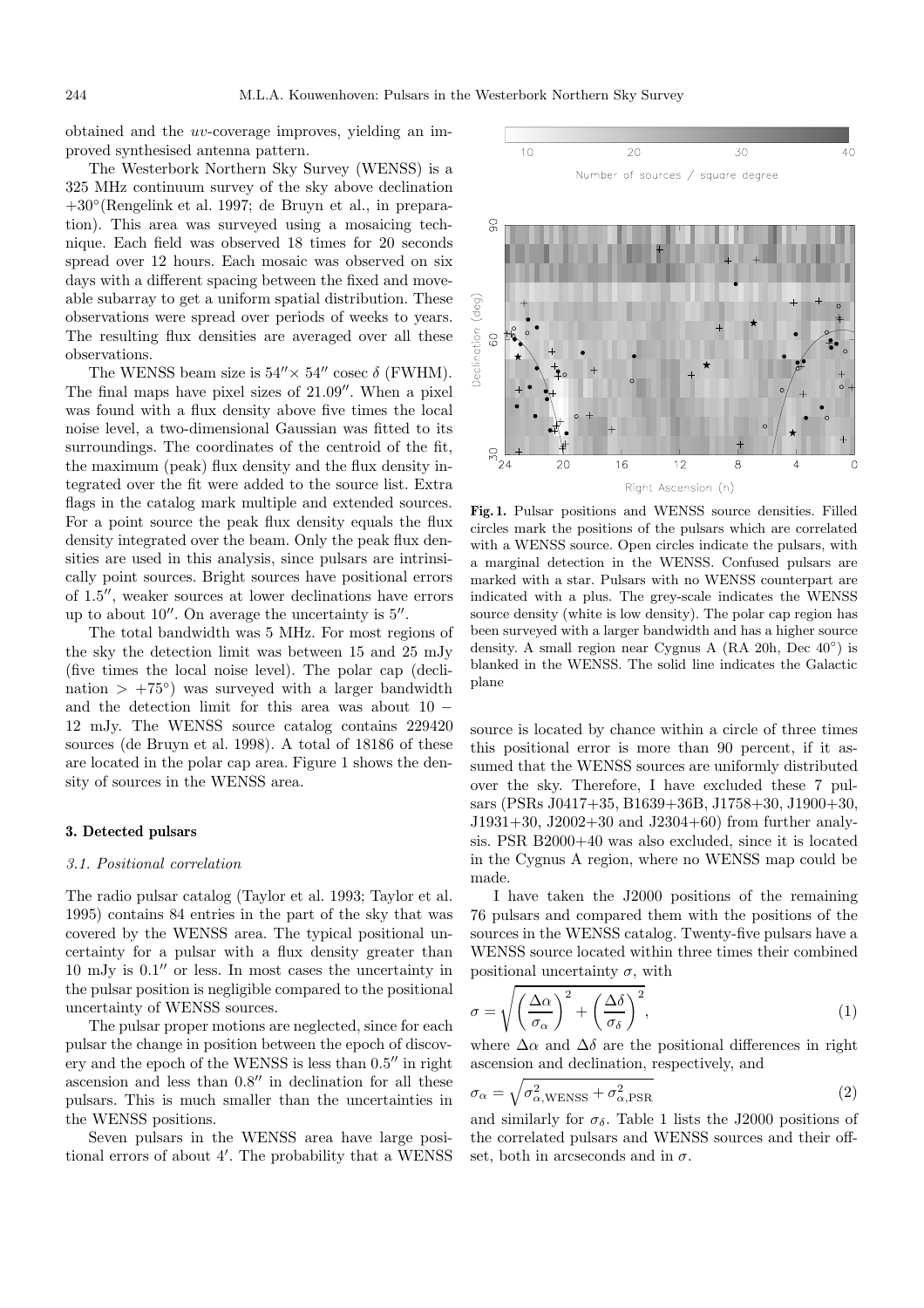

**Fig. 2.** Histogram of differences between the position of a pulsar and its nearest WENSS source in units of the combined positional uncertainty  $\sigma$ . The dotted line markes the  $3\sigma$  limit. The dashed lines is the expected distribution for 25 correlations, i.e. the number of found pairs with a positional difference below  $3\sigma$ 

In Fig. 1 it can be seen that the pulsars are located in areas with different values for the WENSS source density. The probability of a change coincidence can be approximated by a probability calculation that assumes a uniform distribution of the WENSS sources. In that case, the probability that an individual correlation is just by chance is 0.0012. The binomial probability, that one out of 76 trials gives a chance correlation is 0.083. The probability that two correlations occur by chance is 0.004.

Figure 2 displays the distribution of positional differences between a pulsar and its nearest WENSS source in units of their combined positional uncertainty  $\sigma$ . There is a clear gap between the correlated pairs (difference less than  $3\sigma$ ) and the non-correlated ones. The distribution of the positional difference  $(\Delta)$  for the related pairs is

$$
P(\Delta) = \Delta \cdot e^{-\Delta^2/2},\tag{3}
$$

which follows after a conversion to polar coordinates. This distribution is also plotted in Fig. 2. A Kolmogorov-Smirnov test assigns a 15 procent probability that our sample is drawn from the distribution (3).

There are two objects with positional differences between 3 and 10  $\sigma$ . These are in confused regions and will be discussed in Sect. 4.

### 3.2. Flux densities

Table 2 lists the observed flux densities of the correlated WENSS sources and their uncertainties. The flux densities can be compared with known pulsar flux densities, but these are usually measured at frequencies of 400 MHz and higher. By assuming a power law with constant spectral index, these flux density data can be extrapolated. I have used flux density data from Lorimer et al. (1995),

hereafter LYLG. These flux densities are averaged over many observations spread over years and their uncertainties include variations due to scintillation. LYLG provide data for 24 of the 25 pulsars in Table 1. Flux densities for PSR J0218+4232 are taken from its discovery paper (Navarro et al. 1995).

Pulsar flux densities usually obey a power law with a negative exponent  $(S \propto \nu^{\alpha}$  with  $\alpha < 0$ ) in the frequency range from 325 to 1400 MHz. I have fitted the logarithms of the flux densities with a straight line. These lines are plotted in Fig. 3. From this fit a flux density at 325 MHz is estimated. This estimate is plotted against the flux density of the WENSS counterpart in Fig. 4. It is known that some pulsars have a low frequency turnover, usually located around 100 MHz (Malofeev et al. 1994). However, some pulsars exhibit a turnover at a higher frequency: PSR B0329+54 around 300 MHz (Lyne & Rickett 1968) and PSR B2021+51 around 400 MHz. The spectrum of PSR B2319+60 is flat between 200 and 600 MHz (Malofeev et al. 1994). PSRs B1946+35 and B2154+40 also have a turnover, but it is not clear whether this located between 325 and 400 MHz (Malofeev et al. 1994). In these cases the assumption of a constant power law is not correct and this results in an overestimated flux density at 325 MHz. Navarro et al. (1995) discovered that the flux density of PSR J0218+4232 has a non-pulsed component. They find that the continuum flux density at 325 MHz varies between 100 and 200 mJy. I used this flux density estimate for a comparison with the WENSS flux density. An estimate from the pulsed flux density was not derived.

### 3.3. Source maps

Figure 5 shows maps of the WENSS sources which are correlated with a pulsar. Most sources are consistent with a point source convolved with the beam shape. The shapes of PSR B0329+54 and PSR B0809+74 are affected by scintillation (see Sect. 7). The integrated and peak flux densities of PSR J0218+4232 differ by 20 percent. This suggests that the source is extended. However, a twodimensional fit shows that its shape is not significantly different from the beam shape.

#### **4. Marginally detected pulsars**

The WENSS source finding routines have a flux density threshold at five times the local noise level  $(5S_{\text{noise}})$ . Since in this paper single trials are done to find a correlation at a very small number of positions, a  $3S_{\text{noise}}$  source can be marked as a marginal detection. However, source fitting is less acurate. Therefore, a 5 by 5 pixel box  $(1.75)$  centered around the pulsar position is searched for the pixel with the maximum flux density. This pixel was marked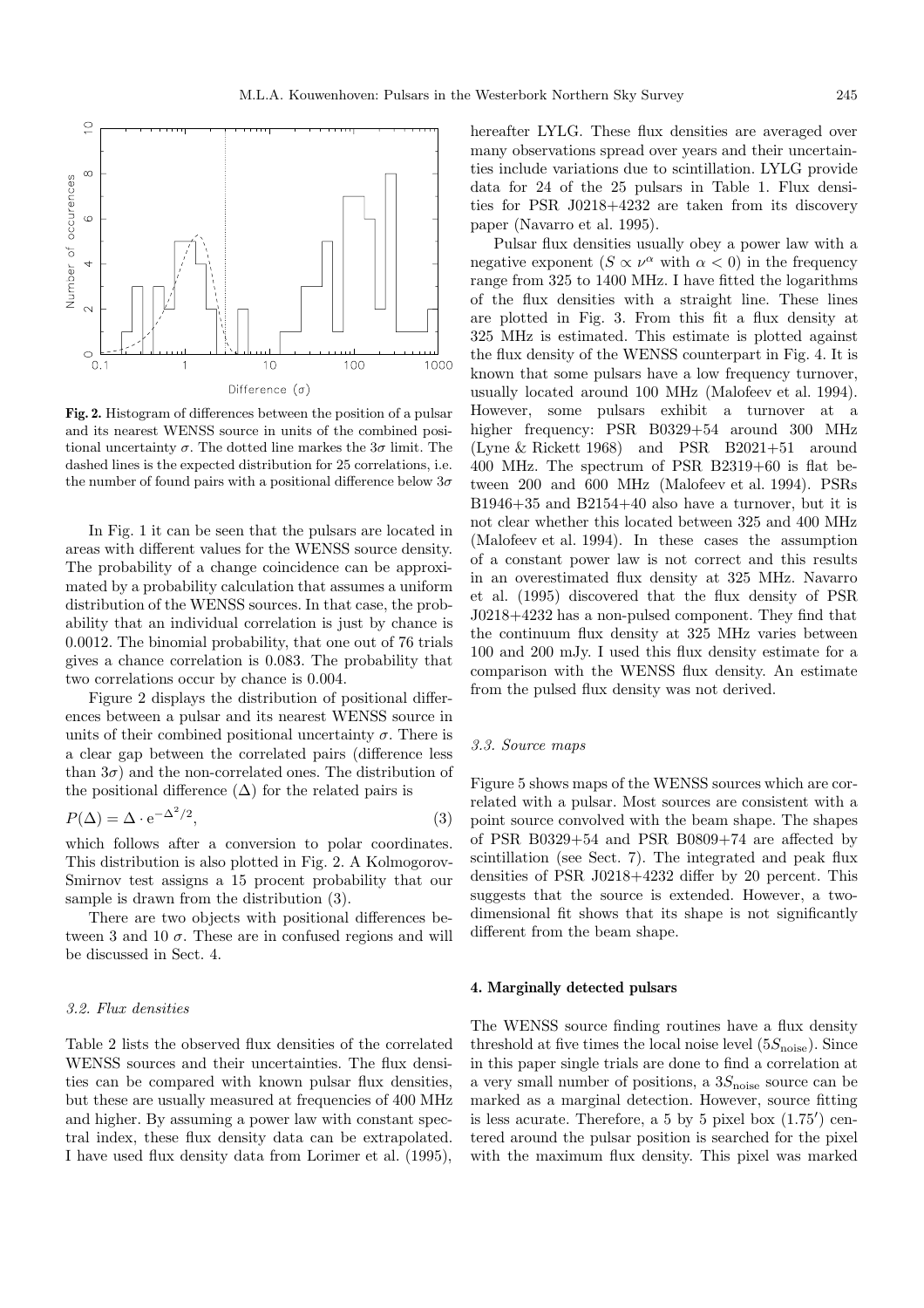

**Fig. 3.** Flux densities against frequency for 24 pulsars with a WENSS counterpart (PSR J0218+4232 is excluded, see text). Filled circles mark flux densities measured by Lorimer et al. (1995). The dotted line is a fitted power law with a constant spectral index. Flux densities from the corresponding WENSS sources are indicated by a cross. Flux densities from the corresponding NVSS sources are marked with a plus. The errors in the WENSS and NVSS source flux densities are smaller than or of the order of the size of the symbol and do not include any uncertainty caused by scintillation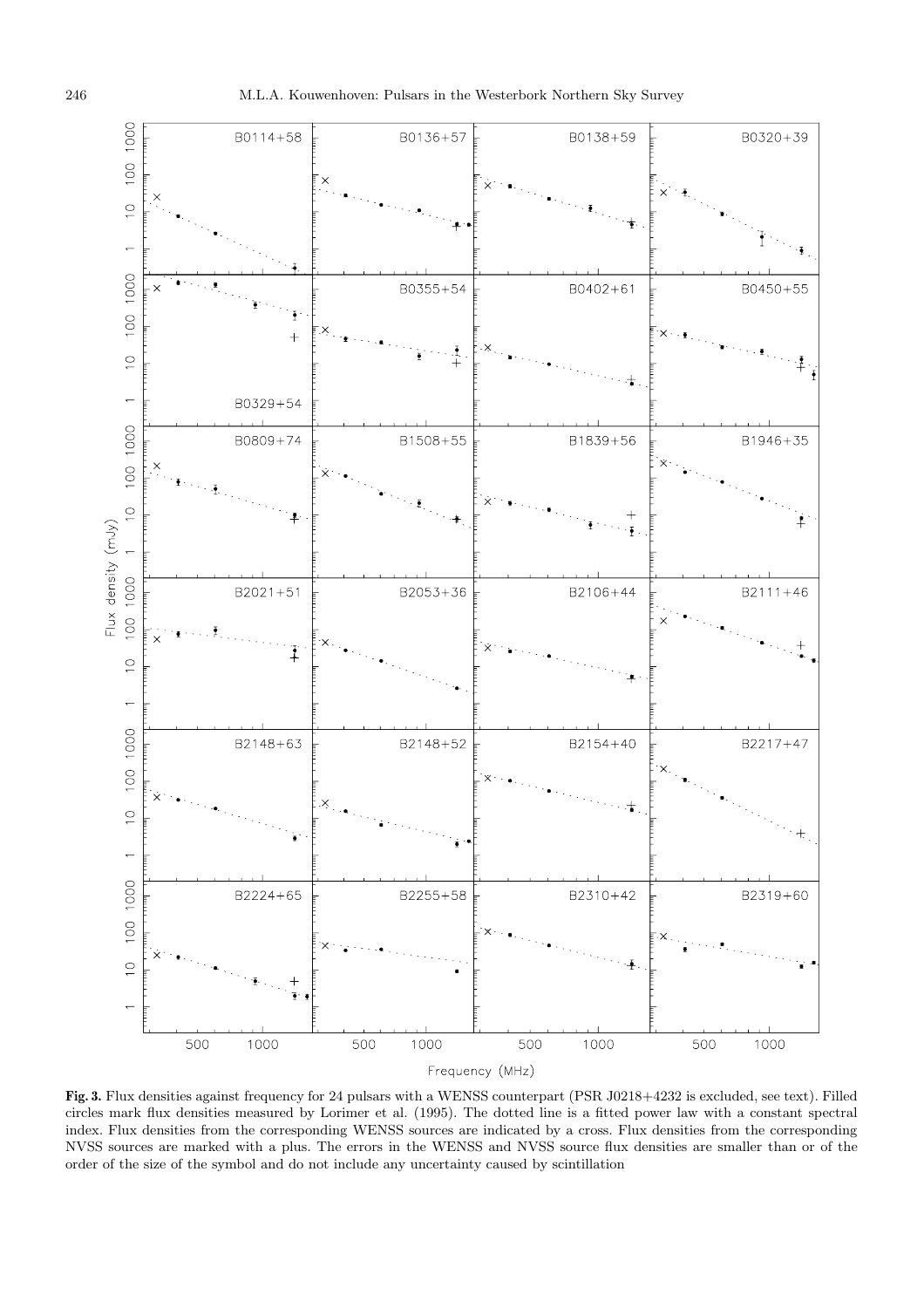**Table 1.** J2000 positions of pulsars and correlated WENSS sources. Offsets are the roots of the sum of the squared differences in right ascension and declination in  $''$  (absolute) and in  $\sigma$  (relative)

| PSR          | PSR Position (J2000)         |                                          | WENSS Position (J2000)   |                                          | Offset            |          |
|--------------|------------------------------|------------------------------------------|--------------------------|------------------------------------------|-------------------|----------|
| Name         | R.A.                         | Dec.                                     | R.A.                     | Dec.                                     | abs               | rel      |
|              | h m<br>S                     | $^{\prime\prime}$<br>$\circ$<br>$\prime$ | h m<br>$\mathbf{s}$      | $\prime$<br>$^{\prime\prime}$<br>$\circ$ | $^{\prime\prime}$ | $\sigma$ |
|              |                              |                                          |                          |                                          |                   |          |
| $B0114 + 58$ | 01 17 38.702 $\pm$ 0.007     | 59 14 37.85 $\pm$ 0.07                   | 01 17 38.3 $\pm$ 0.9     | 59 14 39 $\pm$ 8                         | 3.18              | 0.47     |
| $B0136 + 57$ | 01 39 19.770 $\pm$ 0.003     | 58 14 31.85 $\pm$ 0.03                   | 01 39 19.7 $\pm$ 0.3     | 58 14 32 $\pm$ 3                         | 0.81              | 0.30     |
| $B0138+59$   | 01 41 39.947 $\pm$ 0.007     | 60 09 32.28 $\pm$ 0.05                   | 01 41 39.6 $\pm$ 0.4     | 60 09 36 $\pm$ 4                         | 4.83              | 1.38     |
| $J0218+4232$ | 02 18 06.350 $\pm$ 0.010     | 42 32 17.50 $\pm$ 0.10                   | 02 18 06.5 $\pm$ 0.2     | 42 32 16 $\pm$ 3                         | 1.87              | 0.78     |
| $B0320+39$   | 03 23 26.605 $\pm$ 0.006     | 39 44 53.06 $\pm$ 0.07                   | 03 23 26.4 $\pm$ 0.4     | 39 44 58 $\pm$ 8                         | 5.20              | 0.78     |
|              |                              |                                          |                          |                                          |                   |          |
| $B0329+54$   | 03 32 59.347 $\pm$ 0.010     | 54 34 43.25 $\pm$ 0.10                   | 03 32 59.4 $\pm$ 0.2     | 54 34 45 $\pm$ 2                         | 1.38              | 0.91     |
| $B0355 + 54$ | 03 58 53.705 $\pm$ 0.004     | 54 13 13.58 $\pm$ 0.03                   | 03 58 54.1 $\pm$ 0.3     | 54 13 15 $\pm$ 3                         | 4.04              | 1.73     |
| $B0402 + 61$ | 04 06 30.052 $\pm$ 0.014     | 61 38 40.76 $\pm$ 0.16                   | 04 06 30.8 $\pm$ 1.1     | 61 38 39 $\pm$ 9                         | 5.75              | 0.70     |
| $B0450+55$   | 04 54 07.621 $\pm$ 0.003     | 55 43 41.22 $\pm$ 0.10                   | 04 54 08.3 $\pm$ 0.3     | 55 43 44 $\pm$ 3                         | 6.44              | 2.32     |
| B0809+74     | 08 14 59.443 $\pm$ 0.040     | 74 29 05.79 $\pm$ 0.14                   | 08 14 59.2 $\pm$ 0.6     | 74 29 05 $\pm$ 2                         | 1.62              | 0.72     |
|              |                              |                                          |                          |                                          |                   |          |
| $B1508 + 55$ | $150925.724 \pm 0.009$       | 55 31 33.01 $\pm$ 0.08                   | $150925.7 \pm 0.2$       | 55 31 33 $\pm$ 2                         | 0.53              | 0.28     |
| $B1839+56$   | 18 40 44.594 $\pm$ 0.050     | 56 40 55.58 $\pm$ 0.40                   | 18 40 45.5 $\pm$ 0.9     | 56 40 49 $\pm$ 8                         | 9.89              | 1.32     |
| $B1946+35$   | 19 48 25.037 $\pm$ 0.002     | 35 40 11.28 $\pm$ 0.02                   | 19 48 25.1 $\pm$ 0.2     | $35\;40\;09\;\pm\;2$                     | 2.35              | 1.01     |
| $B2021 + 51$ | $20\ 22\ 49.900\pm\,0.002$   | 51 54 50.06 $\pm$ 0.02                   | $20\;22\;49.4\pm0.4$     | 51 54 48 $\pm$ 5                         | 4.61              | 1.15     |
| $B2053+36$   | $20\;55\;31.343\,\pm\,0.040$ | 36 30 21.13 $\pm$ 0.50                   | $20\,55\,31.3\pm0.3$     | 36 30 12 $\pm$ 6                         | 9.28              | 1.46     |
|              |                              |                                          |                          |                                          |                   |          |
| B2106+44     | $21\;08\;20.478\pm0.010$     | 44 41 48.79 $\pm$ 0.10                   | $21.0821.0 \pm 0.6$      | 44 41 41 $\pm$ 8                         | 9.31              | 1.29     |
| $B2111+46$   | 21 13 24.295 $\pm$ 0.014     | 46 44 08.68 $\pm$ 0.11                   | 21 13 24.3 $\pm$ 0.2     | 46 44 08 $\pm$ 2                         | 0.55              | 0.28     |
| B2148+63     | 21 49 58.594 $\pm$ 0.030     | 63 29 43.53 $\pm$ 0.20                   | 21 49 59.9 $\pm$ 0.7     | 63 29 51 $\pm$ 5                         | 11.66             | 2.31     |
| $B2148+52$   | $21\ 50\ 37.742 \pm 0.007$   | 52 47 49.67 $\pm$ 0.05                   | $21\,50\,38.2\pm0.7$     | 52 47 54 $\pm$ 8                         | 6.21              | 0.89     |
| $B2154+40$   | 21 57 01.821 $\pm$ 0.013     | 40 17 45.88 $\pm$ 0.14                   | 21 57 01.7 $\pm$ 0.2     | 40 17 46 $\pm$ 2                         | 0.95              | 0.48     |
|              |                              |                                          |                          |                                          |                   |          |
| $B2217+47$   | $22\ 19\ 48.136 \pm 0.004$   | 47 54 53.83 $\pm$ 0.04                   | $22\ 19\ 48.3 \pm 0.2$   | 47 54 54 $\pm$ 2                         | 1.25              | 0.76     |
| $B2224 + 65$ | 22 25 52.360 $\pm$ 0.020     | 65 35 33.78 $\pm$ 0.12                   | 22 25 51.3 $\pm$ 1.1     | 65 35 24 $\pm$ 7                         | 12.13             | 1.68     |
| $B2255+58$   | $22\;57\;57.711\pm0.004$     | 59 09 14.95 $\pm$ 0.03                   | $22\;57\;58.0\,\pm\,1.0$ | 59 09 12 $\pm$ 9                         | 4.12              | 0.50     |
| B2310+42     | 23 13 08.571 $\pm$ 0.006     | 42 53 12.98 $\pm$ 0.03                   | 23 13 08.6 $\pm$ 0.2     | 42 53 13 $\pm$ 3                         | 0.43              | 0.21     |
| $B2319+60$   | 23 21 55.187 $\pm$ 0.040     | 60 24 30.66 $\pm$ 0.30                   | $23\;21\;54.4\pm0.8$     | 60 24 36 $\pm$ 7                         | 7.94              | 1.19     |
|              |                              |                                          |                          |                                          |                   |          |

as a marginal detection, if its flux density was greater than  $3S_{\text{noise}}$ . The positional uncertainty for these marginal sources is estimated using the same equation as for the fitted sources (Rengelink et al. 1997). The positional error for these marginal sources is approximately  $42^{\prime\prime}$ . Since a 1.75<sup> $\prime$ </sup> box is searched, no marginal detection is missed.

The probability of finding a  $3S_{\text{noise}}$  (or higher) pixel in a map with Gaussian noise is 2.7 10−<sup>3</sup>. About 5 WENSS FWHM beams fit into a  $5 \times 5$  pixel box. Fifty-one boxes were searched. Effectively, 255 trials have been performed. The binomial probability that one  $3S_{\text{noise}}$  pixel is found is 0.35, the probability that two are found is 0.12 and that three are found is 0.03. Therefore, there is a 50 percent probability that (at least) one of our 14 marginal detection is just a noise fluctuation.

The maps of the marginal detections are shown in Fig. 6. The location of the pixel with maximum flux density is also indicated. The shapes of these sources is not as point-like as the strong detections with  $S > 5S<sub>noise</sub>$ . The flux densities of the marginal detections are listed in Table 3, together with an estimate of the pulsar flux density based on a similar extrapolation of the pulsar spectrum as done in Sect. 3.2. The estimate for PSR J1518+4904 is based on its measured flux density at 370 MHz (Sayer et al. 1997), since its spectrum as plotted by Kramer et al. (1999) shows evidence for a low frequency turnover.

The ratios of the extrapolated pulsar flux density and the WENSS source flux density are displayed in Fig. 4. The spread is of the order of a factor 1.5, which is comparable with the spread for the detected sources that were discussed in the previous section. Five sources were detected, although their expected flux density was below three times the local noise level (see Table 3). The flux density at 325 MHz could not be estimated for three other pulsars, since no reliable flux density data at other frequencies were available.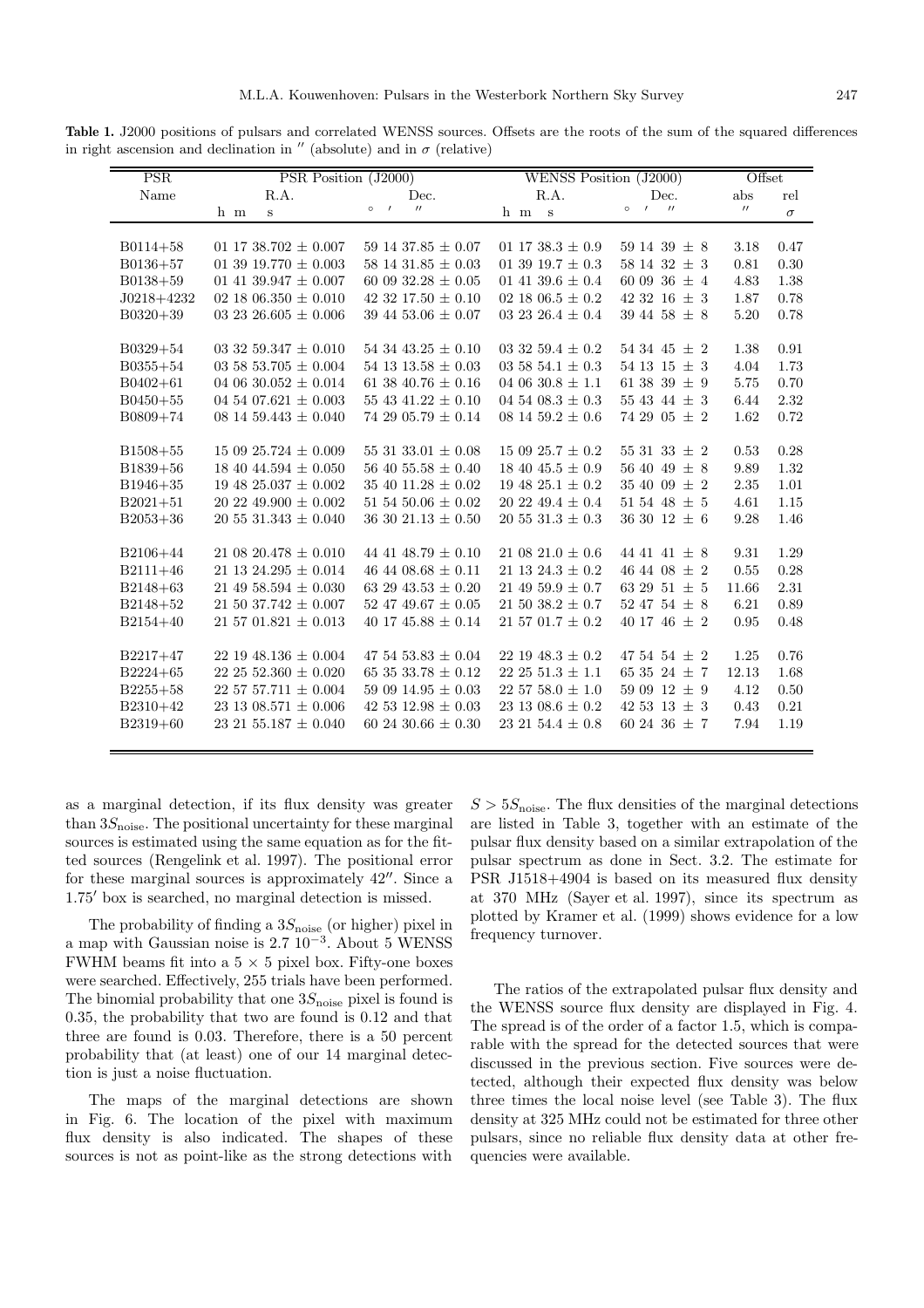**Table 2.** List of estimated pulsar flux densities (PSR  $S_{325}$ ) and WENSS source peak flux densities (WENSS  $S_{325}$ ) for the 25 correlated objects. Navarro et al. (1995) observed that the continuum flux density for PSR J0218+4232 varies significantly between 100 and 200 mJy

|                | PSR<br>$\overline{\mathrm{PSR} S_{325}}$ |     | $\overline{S_{325}}$        | $S_{\rm noise}$ |
|----------------|------------------------------------------|-----|-----------------------------|-----------------|
| name           | estimate                                 |     | <b>WENSS</b>                |                 |
|                | (mJy)                                    |     | (mJy)                       | (mJy)           |
|                |                                          |     |                             |                 |
| $B0114 + 58$   | $13.8 \pm$                               | 1.6 | $25\pm$<br>5                | 3.9             |
| $B0136 + 57$   | $36.7 +$                                 | 2.5 | $70 \pm$<br>6               | 3.7             |
| $B0138 + 59$   | $\pm$<br>74                              | 9   | $51 \pm$<br>5               | 3.5             |
| $J0218 + 4232$ | $\pm$<br>150                             | 50  | $113 \pm$<br>7              | 4.4             |
| $B0320+39$     | 57<br>$^{+}$                             | 12  | $33 \pm$<br>5               | 3.9             |
|                |                                          |     |                             |                 |
| B0329+54       | 2510<br>$^{+}$                           | 380 | $1075 \pm 43$               | 5.0             |
| $B0355 + 54$   | 60<br>$+$                                | 10  | $81 +$<br>5                 | 3.4             |
| $B0402 + 61$   | 22.5<br>士                                | 1.5 | $27~\pm$<br>$\overline{7}$  | $5.2\,$         |
| $B0450+55$     | 70<br>士                                  | 11  | $65\pm$<br>5                | 3.5             |
| B0809+74       | 122<br>$^{+}$                            | 29  | $213 \pm 14$                | 8.4             |
|                |                                          |     |                             |                 |
| $B1508 + 55$   | 184<br>士                                 | 11  | $133 \pm$<br>7              | 3.0             |
| B1839+56       | 31<br>$\pm$                              | 5   | $23 \pm$<br>5               | 3.8             |
| B1946+35       | $\pm$<br>307                             | 15  | $251 \pm 13$                | 6.8             |
| $B2021 + 51$   | 102<br>$^{+}$                            | 22  | $55 \pm$<br>7               | 4.8             |
| $B2053+36$     | $45.5 \pm$                               | 1.7 | 6<br>$45 \pm$               | 4.0             |
|                |                                          |     |                             |                 |
| B2106+44       | $41.5 +$                                 | 2.6 | $32 +$<br>6                 | 4.4             |
| B2111+46       | 366<br>士                                 | 21  | $174 \pm$<br>9              | 4.0             |
| B2148+63       | $50.6 \pm$                               | 3.2 | $37 \pm$<br>6               | 4.1             |
| $B2148+52$     | 19.4 $\pm$                               | 1.1 | 5<br>$26 \pm$               | 3.8             |
| B2154+40       | 142<br>$+$                               | 10  | $120 \pm$<br>$\overline{7}$ | 3.6             |
|                |                                          |     |                             |                 |
| B2217+47       | 210<br>$^{+}$                            | 41  | $216 \pm 10$                | 3.5             |
| B2224+65       | $34.5 \pm$                               | 3.7 | $25\pm$<br>5                | 4.0             |
| $B2255+58$     | 52.7 $\pm$                               | 2.8 | $45 + 11$                   | 8.0             |
| B2310+42       | 122<br>士                                 | 16  | $108 \pm$<br>- 6            | 3.6             |
| B2319+60       | $+$<br>71                                | 8   | $81 \pm 16$                 | 11.9            |
|                |                                          |     |                             |                 |

The contours of four pulsars are confused by nearby radio sources. These sources are discussed in the following and are shown in Fig. 7.

**PSR B0655+64:** the WENSS source and the pulsar position are  $4.3\sigma$  apart. The estimated flux density of the pulsar at 325 MHz is  $7 \pm 2$  mJy, but the WENSS source is  $23 \pm 5$  mJy. Also, the NVSS (see Sect. 7) shows a radio source at the WENSS position and clearly away from the pulsar position. Its flux density at 1400 MHz is about 5.6 mJy, while the pulsar flux density is expected to be  $0.3 \pm 0.1$  mJy. The pulsar has a proper motion, but it is small and directed towards negative declinations.

**PSR B1112+50:** The WENSS source is bright (135 mJy) and has an accurate position. The separation between the fitted WENSS position and the known pulsar position is  $4.6\sigma$ . Extrapolation of the pulsar spectrum results in an estimated flux density at 325 MHz of



**Fig. 4.** WENSS flux density as a function of the extrapolated pulsar flux density (PSR S325) for the 25 correlated objects (filled symbols) and for the marginal objects (clear symbols). PSR J0218+4232 is marked with a square. PSR B0329+54 and PSR B2021+51 show indications for a low frequency turnover and are marked with a triangle

 $16 \pm 3$  mJy, much less than that of the WENSS source. Kaplan et al. (1998) and Han & Tian (1999) searched the NVSS for pulsar counterparts and also noted that the pulsar is confused by a strong NVSS source  $12^{\prime\prime}$  away.

**PSR B1951+32:** The coincident source in the WENSS catalog is marked as extended and the emission is dominated by the supernova remnant CTB80. The pulsar is associated with this remnant (Strom 1987; Kulkarni et al. 1988). The WENSS peak flux density is 983 mJy, which is about a factor 70 stronger than the expected pulsar flux density.

**PSR B2306+55:** It can be clearly seen in the map that this source has two components, of which the weaker one is probably the counterpart to the pulsar. This component is not listed in the WENSS source list. The estimated pulsar flux density is about  $30 \pm 3$  mJy. The bright component of the WENSS source is  $125 \pm 9$  mJy, separated  $28\sigma$  from the pulsar position. The second component has a flux density of approximately 24 mJy.

In all these four cases I conclude that the source in the WENSS catalog and the pulsar are unrelated. Galama et al. (1997) reached the same conclusion for PSR B0655+64.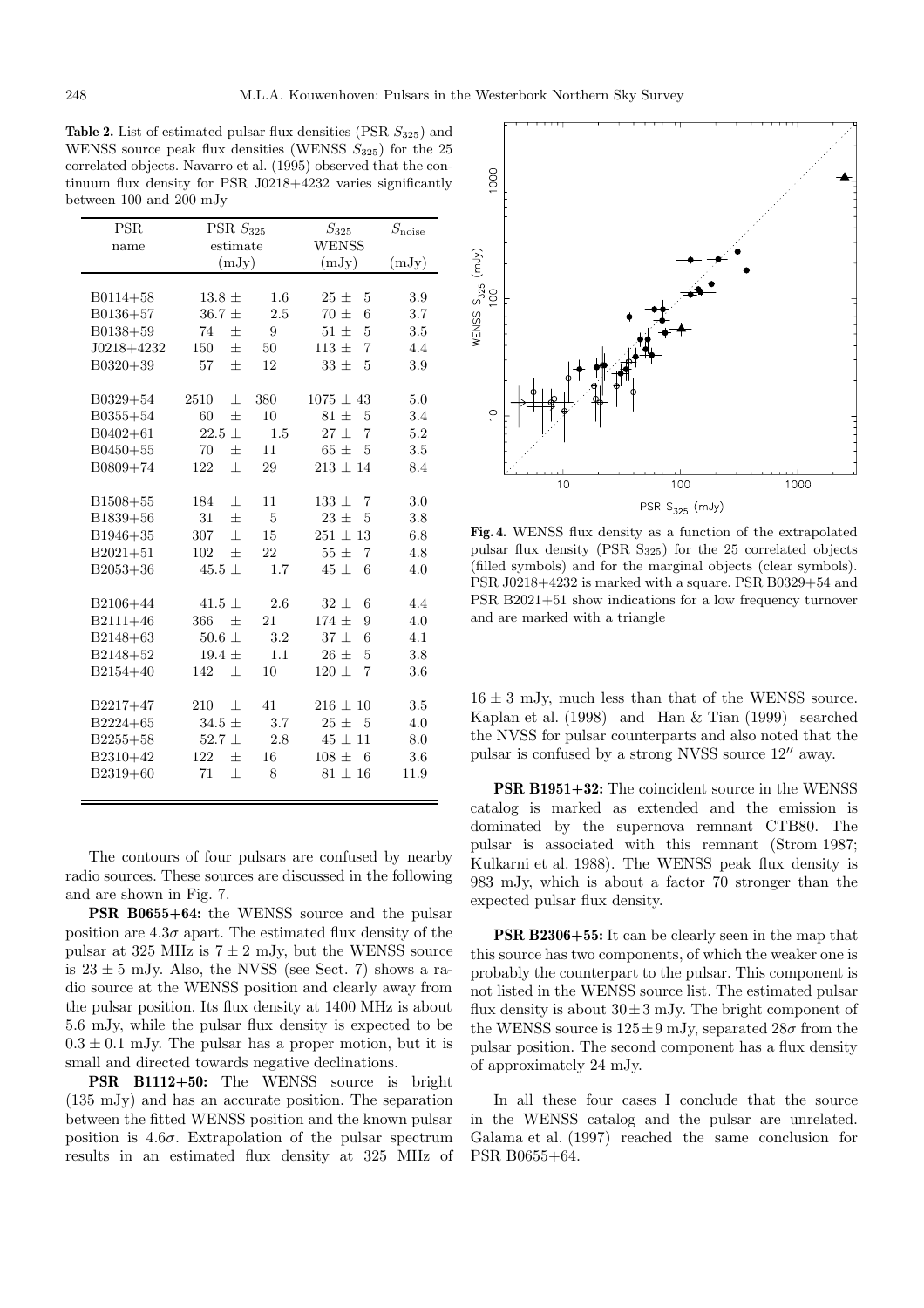

Right Ascension offset (arcmin)

**Fig. 5.** Maps of pulsars that are detected in the WENSS. The plots are centered around the pulsar position, marked with a cross. The grey oval in the lower left corner indicates the FWHM beam size. Contour levels are at 5, 10, 15, 20, 28, 40, 64, 128, 256, 512 and 1024 mJy (drawn lines) and at −5 and −10 mJy (dotted lines)

#### **5. Non-detected pulsars**

Table 4 lists the pulsars that have no counterpart in the WENSS. In 14 cases the expected pulsar flux density is higher than three times the local noise level. Still, the pulsar was not detected. In two cases no reliable pulsar flux density estimate at 325 MHz is available. In three other cases the estimate is based on 400 MHz observations. In case of PSRs B0841+80 and B1839+36A this

was done, because there was no spectral information available. The spectrum of PSR J1012+5307 might also have a low frequency turnover (see its spectrum as plotted by Kramer et al. 1999). Its flux density is known to vary by up to a factor four from its mean value of 30 mJy (Nicastro et al. 1995).

Five (and possibly eight) pulsars are detected, which were expected to be not detectable. The number of nondetected sources that were expected to have a flux density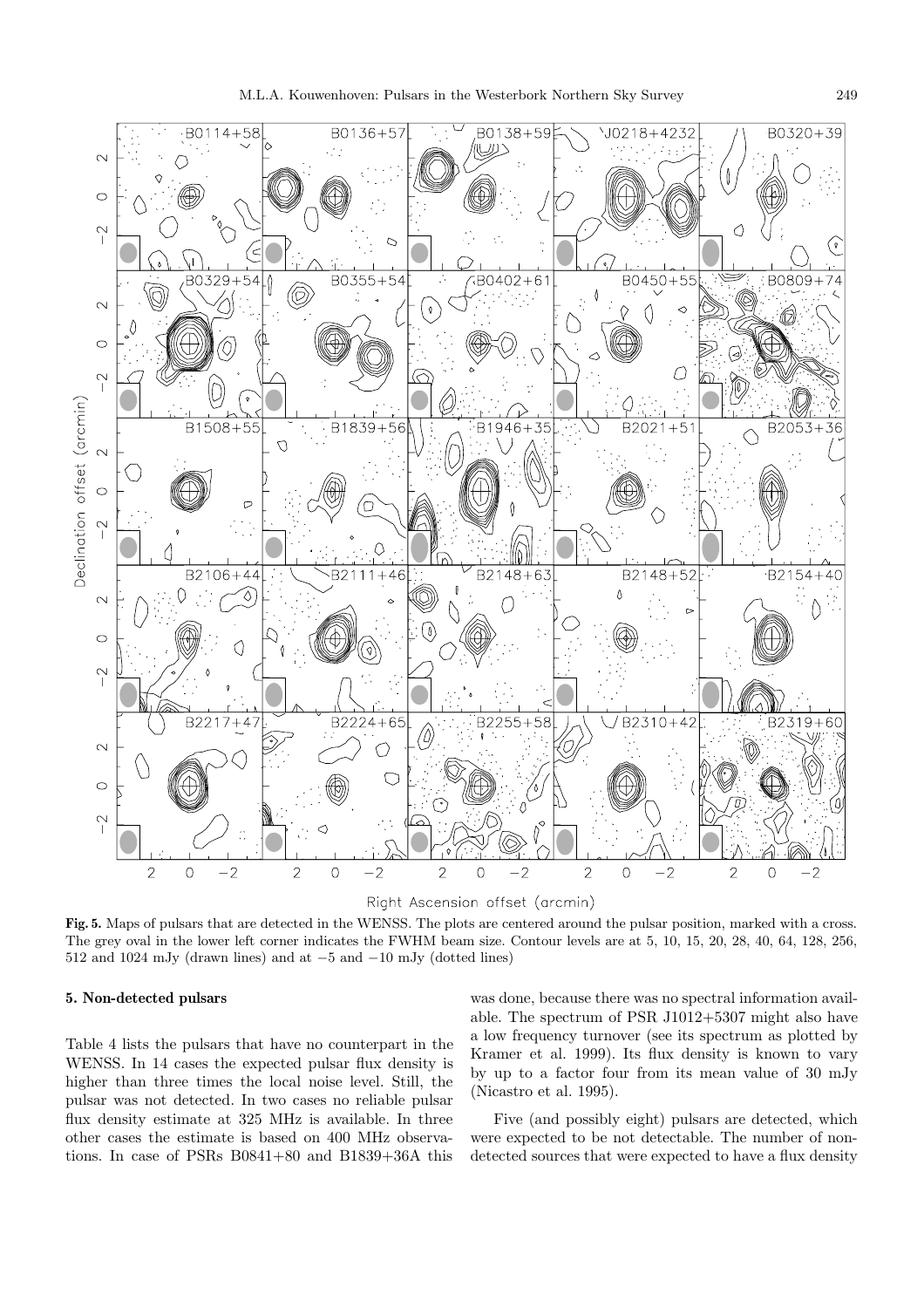

**Fig. 6.** WENSS maps of the marginal detections which are correlated with a pulsar. The plots are centered around the pulsar position, marked with a cross. The dots indicate the maximum pixel in a  $5 \times 5$  pixel box around the centrum. The grey oval in the lower left corner indicates the beam size. Contour levels at 5, 10, 15, 20, 28, 40, 64, 128, 256, 512 and 1024 mJy (drawn lines) and at −5 and −10 mJy (dotted lines)



**Fig. 7.** WENSS maps of the pulsars, which are confused by other radio sources. The plots are centered around the pulsar position, marked with a cross. The grey oval in the lower left corner indicates the beam size. Contour levels at 5, 10, 15, 20, 28, 40, 64, 128, 256, 512 and 1024 mJy (drawn lines) and at −5 and −10 mJy (dotted lines)

greater than the detection limit, should be roughly the same as the number of unexpected detections. The difference may be due to Poisson fluctuations in the (small) number of pulsars in this study.

### **6. Sources in the NVSS**

The NRAO VLA Sky Survey (NVSS, Condon et al. 1998) is a survey of the sky above declination −40◦ at 1400 MHz. Its final resolution is  $45^{\prime\prime}$  and is comparible with the WENSS resolution of  $54^{\prime\prime}$  (in right ascension). The bandwidth was effectively 42 MHz. The noise in the final NVSS maps is about 0.45 mJy. These maps are constructed by taking the average of a number of snapshot observations. Each point on the sky is observed in about three snapshots.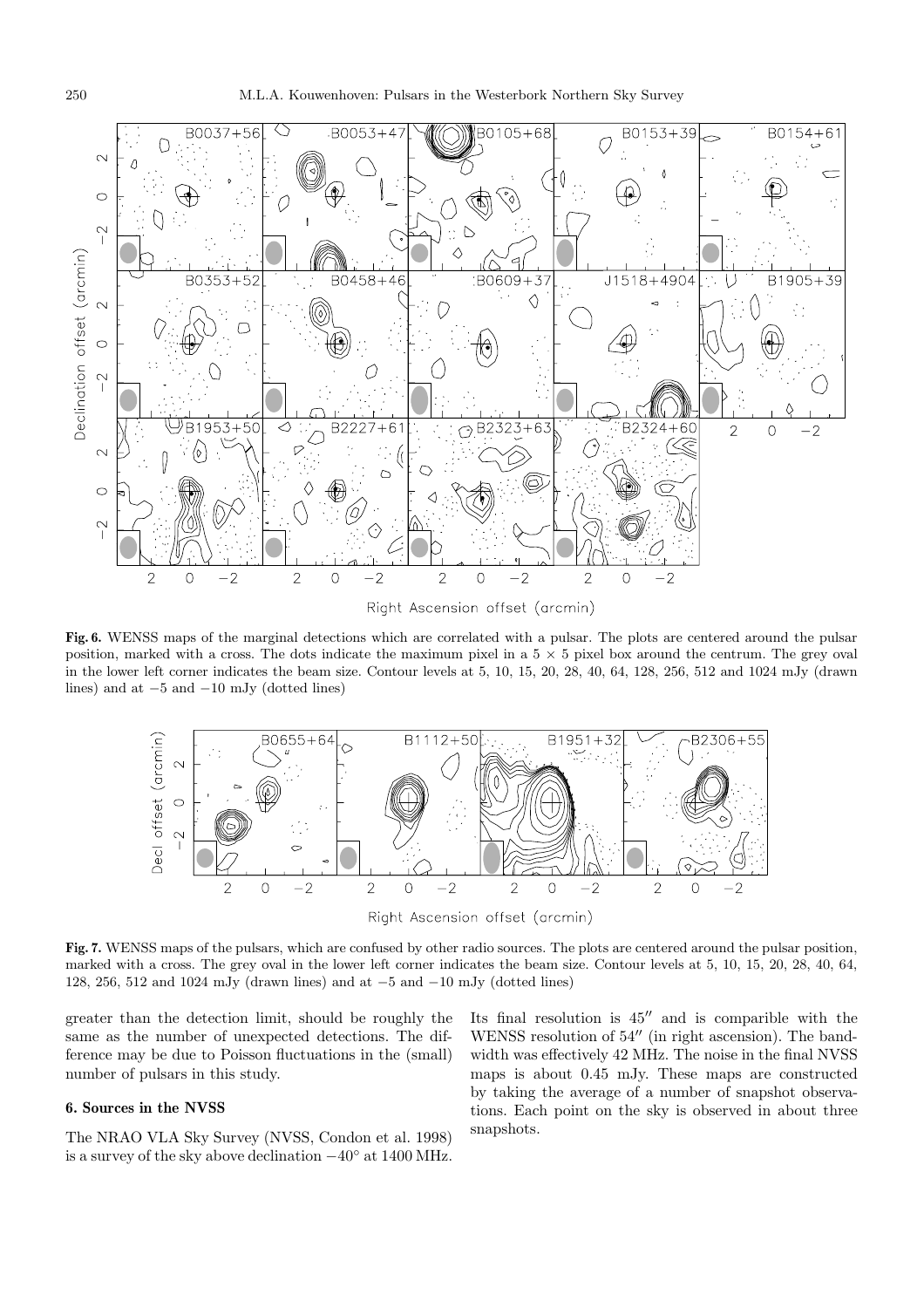**Table 3.** List of estimated pulsar flux densities  $(PSR S_{325})$ , WENSS maximum pixel flux densities (WENSS  $S_{325}$ ), the local noise level in the WENSS map  $(S_{\text{noise}})$  and the ratio R of the WENSS flux density and the noise level for the 14 marginal detections. PSR B0053+47 and PSR B0153+39 have only upper limits for their spectral index, so they have a lower limit for their 325 MHz flux density. The estimate for PSR J1518+4904 is based on its 370 MHz flux density (see text). "D" in the last column indicates that a source near the pulsar position was detected, although its expected flux density was below three times the local noise level

| <b>PSR</b>   | $\overline{\text{PSR}} S_{325}$ | WENSS                    | $S_{\rm noise}$ | R            |
|--------------|---------------------------------|--------------------------|-----------------|--------------|
| name         | estimate                        |                          |                 |              |
|              | (mJy)                           | (mJy)                    | (mJy)           |              |
|              |                                 |                          |                 |              |
| $B0037 + 56$ | $10.3 \pm$<br>0.7               | 5<br>$11 +$              | 3.6             | $3.2\,$<br>D |
| $B0053+47$   | $> 4.2 +$<br>0.6                | 5<br>$13 +$              | 3.5             | 3.7<br>D?    |
| $B0105 + 68$ | $5.6 \pm$<br>0.8                | 5<br>$16 \pm$            | 3.5             | D<br>4.6     |
| $B0153+39$   | $> 6.7 +$<br>1.8                | 5<br>$12 +$              | 3.5             | D?<br>3.4    |
| $B0154 + 61$ | 8.4 $\pm$<br>1.1                | 5<br>$14~\pm$            | 4.0             | 3.4<br>D     |
|              |                                 |                          |                 |              |
| $B0353+52$   | 19<br>3<br>$^{+}$               | 5<br>$14 +$              | 3.9             | 3.5          |
| $B0458 + 46$ | $18.4 \pm$<br>1.0               | 6<br>$18 \pm$            | 4.6             | 4.0          |
| $B0609 + 37$ | 3<br>21<br>$^{+}$               | 5<br>$13 +$              | 3.8             | 3.3          |
| J1518+4904   | $\sim 8$<br>$^{+}$<br>4         | $13 +$<br>$\overline{4}$ | 3.0             | 4.2<br>D?    |
| $B1905+39$   | $^{+}$<br>5<br>40               | 5<br>$16 +$              | 3.8             | 4.2          |
|              |                                 |                          |                 |              |
| B1953+50     | 37<br>6<br>$^{+}$               | $29 +$<br>9              | 6.5             | 4.4          |
| $B2227+61$   | 28.6<br>1.7<br>$^+$             | 6<br>$18 +$              | 4.7             | 3.8          |
| B2323+63     | 3<br>$^{+}$<br>11               | $21 +$<br>8              | 6.0             | 3.5<br>D     |
| $B2324 + 60$ | 1.8<br>$21.7 +$                 | $27 + 12$                | 8.9             | 3.0<br>D     |
|              |                                 |                          |                 |              |

Seventeen of the twenty-five pulsars with a WENSS counterpart are also detected in the NVSS (see Kaplan et al. 1998, who did not include PSR B0138+59, and Han & Tian 1999). Two pulsars (PSR B0353+52 and PSR J1518+4904) with a marginal WENSS counterpart coincide with a NVSS source. Kaplan et al. (1998) also lists the WENSS sources which coincide with their NVSS sources. Besides the three pulsars already mentioned, PSR B0809+74 is also not in their list, though it matches their coincidence criterion. Eight pulsars with a WENSS counterpart are not detected in the NVSS. This can be caused by scintillation or these pulsars must have a steep spectrum (spectral index between about  $-1.6$  and  $-2.0$ ). Two pulsars (PSRs J0218+4232 and B2319+60) may have a very steep spectrum (spectral index less than −2.6 and  $-2.3$ , respectively).

From the WENSS and NVSS flux density values the spectral index can be calculated. These can be compared with the spectral indices as determined from a large number of dedicated pulsar observations, as by LYLG. The latter indices will suffer less from scintillation effects. The uncertainty due to scintillation is included in the errors given by LYLG.

**Table 4.** List of the pulsars with no WENSS counterpart, their expected flux densities at 325 MHz and the local noise in the WENSS map. The expected flux density for pulsars B0841+80.  $J1012+5307$  and  $B1639+36A$  is equal to their 400 MHz flux density. The flux density of PSR J2044+46 is not known. "ND" in the last column indicates, that the expected pulsar flux density is higher than three times the local noise level

| <b>PSR</b>   | PSR $S_{325}$     | $S_{\text{noise}}$ |    |
|--------------|-------------------|--------------------|----|
| name         | estimate          |                    |    |
|              | (mJy)             | (mJy)              |    |
|              |                   |                    |    |
| $B0011+47$   | 5<br>$19 \pm$     | 3.3                | ND |
| $B0045 + 33$ | $> 3.5 \pm 0.5$   | 3.5                | ?  |
| $B0052 + 51$ | $4.1 \pm$<br>0.5  | 3.9                |    |
| B0059+65     | 11.4 $\pm$<br>1.3 | $3.2\,$            | ΝD |
| $B0105 + 65$ | 14.6 $\pm$<br>1.9 | $3.2\,$            | ΝD |
|              |                   |                    |    |
| $B0144 + 59$ | $7.0 \pm 0.5$     | 3.4                |    |
| $B0226+70$   | $3.5 \pm$<br>0.4  | 3.5                |    |
| $B0331 + 45$ | 3<br>14 $\pm$     | 4.2                | ND |
| B0339+53     | 4.9 $\pm$<br>1.0  | 4.0                |    |
| $B0410 + 69$ | $10.5 \pm$<br>0.7 | 4.2                |    |
|              |                   |                    |    |
| $B0643+80$   | $11.2 \pm$<br>1.8 | 1.9                | ΝD |
| $B0751 + 32$ | $12.4 +$<br>2.5   | $3.5\,$            | ND |
| $B0841 + 80$ | 1.5               | 2.1                |    |
| $B0917 + 63$ | $6.9 +$<br>1.4    | 3.5                |    |
| $J1012+5307$ | $30 \pm 30$       | 4.2                | ΝD |
|              |                   |                    |    |
| B1322+83     | 15<br>一土<br>7     | $2.2\,$            | ND |
| B1639+36A    | 3.0               | 4.3                |    |
| $B1753+52$   | $5.1 \pm$<br>1.1  | 3.8                |    |
| $B1811+40$   | 1.0<br>$18.4 \pm$ | 3.3                | ND |
| B2000+32     | $8.3 \pm$<br>0.5  | 7.3                |    |
|              |                   |                    |    |
| $B2002+31$   | $27.9 \pm$<br>1.8 | 7.8                | ΝD |
| $B2011+38$   | $34.3~\pm$<br>1.8 | 8.5                | ΝD |
| $B2022+50$   | 7.1 $\pm$<br>0.8  | 4.8                |    |
| $B2027+37$   | $27 \pm$<br>3     | 7.4                | ND |
| $B2035 + 36$ | 2.2<br>$8.7 +$    | 7.0                |    |
|              |                   |                    |    |
| $B2036+53$   | $4.6 \pm 0.8$     | 5.4                |    |
| $J2044+46$   |                   | 6.4                | ?  |
| $B2045 + 56$ | $6.6 \pm 1.8$     | 4.8                |    |
| $B2241+69$   | $3.6 \pm 1.4$     | 4.2                |    |
| $B2303+30$   | $38 \pm$<br>4     | 3.7                | ΝD |
|              |                   |                    |    |
| $B2303+46$   | $1.7 \pm 0.7$     | 3.8                |    |
| B2334+61     | $16 \pm 4$        | 6.9                |    |
| $B2351 + 61$ | 23<br>4<br>土      | $5.5\,$            | ND |
|              |                   |                    |    |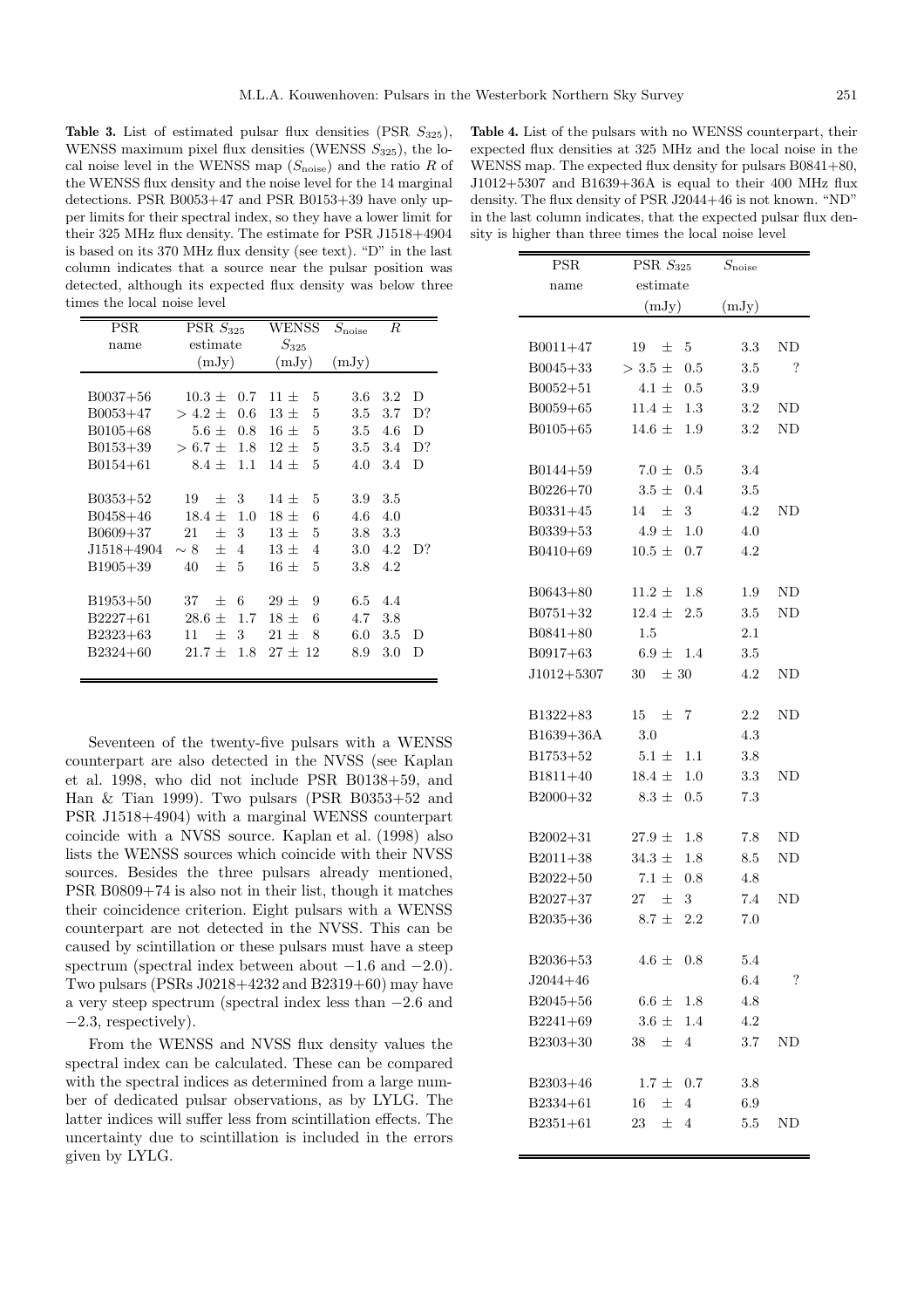**Table 5.** List of spectral indices from Lorimer et al. (1995) and from a WENSS-NVSS flux density comparison for all pulsars with both a WENSS and a NVSS counterpart. The spectral index for PSR J1518+4904 was taken from Kramer et al. (1999). The errors on the pulsar spectral index (second column) include variations due to scintillation, the errors on the WENSS-NVSS spectral index do not include scintillation effects

| PSR.           | Spec. ind.     | Spec. ind.       |  |
|----------------|----------------|------------------|--|
| name           | Lorimer        | WENSS-           |  |
|                | et al.         | <b>NVSS</b>      |  |
|                |                |                  |  |
| $B0136 + 57$   | $-1.3 \pm 0.1$ | $-1.96 \pm 0.10$ |  |
| $B0138 + 59$   | $-1.8 + 0.2$   | $-1.54 \pm 0.09$ |  |
| $B0329 + 54$   | $-1.6 + 0.2$   | $-1.35 \pm 0.04$ |  |
| $B0353+52$     | $-1.5 + 0.1$   | $-0.99 \pm 0.25$ |  |
| $B0355 + 54$   | $-0.9 + 0.2$   | $-1.41 + 0.06$   |  |
|                |                |                  |  |
| $B0402 + 61$   | $-1.4 + 0.1$   | $-1.36 + 0.19$   |  |
| $B0450+55$     | $-1.3 + 0.2$   | $-1.45 + 0.07$   |  |
| $B0809 + 74$   | $-1.7 \pm 0.2$ | $-2.27 \pm 0.07$ |  |
| $B1508 + 55$   | $-2.3 + 0.1$   | $-1.95 + 0.05$   |  |
| $J1518 + 4904$ | $-1.5 + 0.2$   | $-0.72 + 0.20$   |  |
|                |                |                  |  |
| $B1839+56$     | $-1.4 + 0.2$   | $-0.57 \pm 0.15$ |  |
| $B1946 + 35$   | $-2.2 \pm 0.1$ | $-2.57 \pm 0.07$ |  |
| $B2021 + 51$   | $-0.7 \pm 0.3$ | $-0.79 \pm 0.08$ |  |
| $B2106 + 44$   | $-1.3 + 0.1$   | $-1.31 \pm 0.13$ |  |
| $B2111+46$     | $-2.0 + 0.1$   | $-1.05 \pm 0.04$ |  |
|                |                |                  |  |
| $B2154+40$     | $-1.5 + 0.1$   | $-1.16 \pm 0.04$ |  |
| $B2217+47$     | $-2.8 + 0.3$   | $-2.75 \pm 0.10$ |  |
| $B2224 + 65$   | $-1.8 \pm 0.1$ | $-1.12 + 0.16$   |  |
| $B2310+42$     | $-1.5 + 0.2$   | $-1.44 + 0.06$   |  |
|                |                |                  |  |

From Table 5 it is clear that there are some large differences between the spectral index as determined by the WENSS and NVSS flux densities and the long term averaged spectral index. The differences are displayed in Fig. 8. This histogram has a mean of −0.14 and a standard deviation of 0.48. There is a large spread and a WENSS-NVSS source flux density comparison is not a very precise way to determine a spectral index. This will limit the success of a pulsar candidate selection based on their WENSS-NVSS spectral index.

#### **7. Discussion**

The deviations between the flux density values of pulsars and the correlated WENSS and NVSS sources are mainly caused by scintillation effects. Small-scale inhomogeneities in the interstellar medium affect the travel path of radio waves and can amplify or weaken them. For reviews, see Rickett (1990) or Narayan (1992). Walker (1998) summarizes the involved equations and dependencies.



PSR Spectral Index - WENSS-NVSS Spectral Index

**Fig. 8.** Histogram of the differences of the spectral index determined from the WENSS and NVSS source flux densities and of the pulsar spectral index, as determined by a large number of dedicated pulsar observations (Lorimer et al. 1995). The dashed line is a Gaussian distribution with the same mean and standard deviation as the histogram

In the case of strong scintillation, the phase changes due to the scattering in a certain region are larger than the changes in phase due to normal geometry. The scintillation is called *weak* in the opposite case. The boundary between the two is dependent on the frequency of the radio waves and the distance to the pulsar. At 325 and 1400 MHz almost all pulsars are in the strong scintillation regime.

Two types of strong scintillation exist: diffractive and refractive. They differ in their typical timescale  $\tau$ , frequency bandwidth  $\Delta \nu$  and size of the resulting flux density variation. This strength of the scintillation is usually quantified by the modulation index, i.e. the rms fractional flux density variation.

In the case of strong scintillation waves from multiple locations in the scattering region interfere constructively (or destructively). Both the typical timescale and the frequency bandwidth are small. The modulation index equals one. The timescale is dependent on the relative velocities of the pulsar, the interstellar medium and the Earth. For the WENSS observations of pulsars typical timescales are 1 to 10 minutes and typical bandwidths are 10 Hz to 500 kHz. This means that for almost all pulsars any variations due to diffractive scintillation are averaged out over the 5 MHz WENSS bandwidth and when the  $6 \times 18$  short observations spread over  $6 \times 12$  hours are combined.

Only for PSR B0809+74 are the diffractive scintillation timescale and bandwidth large enough that some effect remains. From the equations given by Walker (1998) one finds a timescale of 12 minutes and a bandwidth of 500 kHz. The actual value of the typical scintillation timescale and bandwidth are even higher, since several authors have already shown that the Taylor-Cordes distance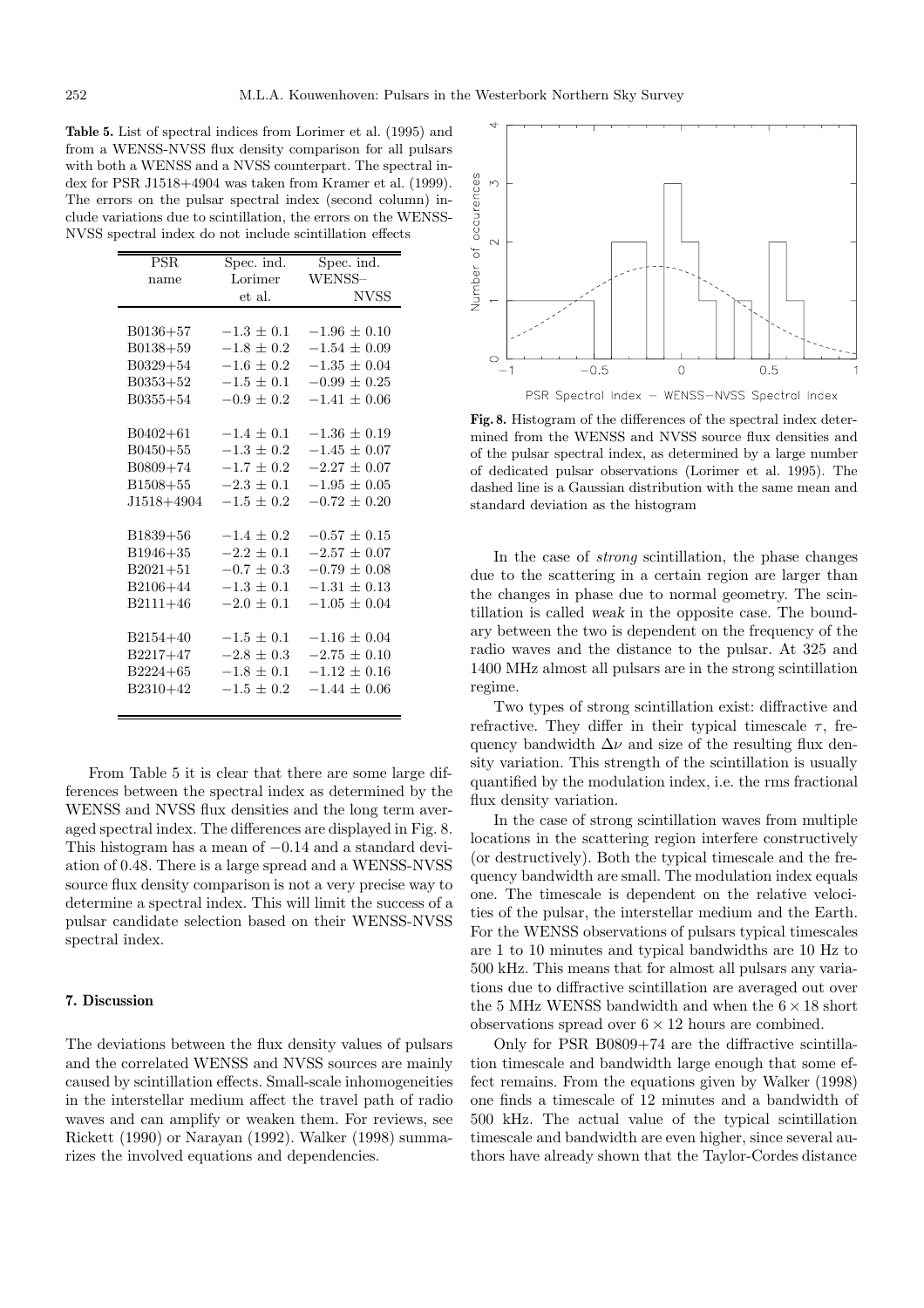

Right Ascension offset (arcmin)

**Fig. 9.** Greyscale WENSS map of PSR B0329+54. The plot is centered around the pulsar position. To improve the visibility of the spokes, the greyscale range has been adjusted (top panel). The grey oval in the lower left corner indicates the FWHM beam size. The spokes are caused by diffractive scintillation, the ring is caused by refractive scintillation

model (Taylor & Cordes 1993) gives too small predictions for this pulsar (e.g. Rickett et al. 2000). Diffractive scintillation can explain the WENSS image of this pulsar (Fig. 5). As 40 minutes is the time between two observations of a field in one mosaic, flux density variations on that time scale cause spokes in the map. Such spokes can also be seen in the complete map of PSR B0329+54 (Fig. 9).

Refractive scintillation is caused by the focussing effect of a large scattering region. The timescales and bandwidths involved are much larger than in the case of diffractive scintillation. The modulation index is also smaller. The scintillation bandwidth is of the order of the observing frequency. Refractive time scales for the pulsars detected in the WENSS vary from a couple of days to several years and the expected modulation index from 0.05 to 0.3.

If the refractive time scale is less than the time between observations of the same mosaic (couple of days to several years), any flux density variation will be averaged out when the mosaics are combined. However, stong flux density variations between 12 hour sessions cause a ring at the first grating ring of the synthesised beam. Since the mutual distances between the dishes are multiples of 72 m, the ring will have radius of  $72 \text{ m}/(c/325 \text{ MHz})$  radians, i.e. 44' in right ascension and 44'  $\times$  cosec  $\delta$  in declination. The second and higher grating rings are not visible, since data far from the field center gets a low weighting factor when the final image is created.

It is hard to give good estimates for the expected diffractive and refractive scintillation timescales. They depend on the often poorly known pulsar velocity. For large pulsar velocities (compared to the velocity of the interstellar medium, being about 50 km s<sup> $-1$ </sup>) the dependence is as one over the square root of this velocity. Since some pulsar velocities might be up to several hundred kilometers per second, this cannot be neglected. I divided the pulsars that are detected in the WENSS in two groups, based on their expected refractive modulation index if their velocity is neglected. Both groups had similar relative deviations between their measured and expected flux densities.

The observed modulation index is about 0.4, much larger than the expected value of about 0.2. The WENSS pulsar flux densities vary more due to refractive scintillation than predicted by the equations. This has been observed before by several authors and is attributed to the assumption that the turbulence in the interstellar medium has a Kolmogorov spectrum (e.g. Blandford & Narayan 1985).

The NVSS flux densities are even more affected by scintillation effects. Each point in the NVSS maps is an average of about three snapshots. Two of these three are taken right after each other (snapshot series are taken at constant declination and increasing right ascension, see Fig. 7 in Condon et al. 1998) and very little averaging takes place. The expected refractive modulation index at 1400 MHz is larger than at the WENSS frequency. The expected diffractive frequency bandwidth is also larger at the NVSS frequency, even relative to the increased total bandwidth used in the NVSS. One therefore expects the differences between the pulsar flux densities in the NVSS and the flux densities reported by LYLG to be larger than the differences reported in this study. This is indeed observed: the modulation index of the WENSS sources in Table 2, excluding PSRs J0218+4232, B0329+54 and B2021+51 is 0.40, the modulation index of the NVSS sources in Table 1 of Han & Tian (1999) is 0.60.

De Breuck et al. (2000) show that the total spectral index distribution of WENSS sources that are correlated with a NVSS source  $(S_{325} > 50$  mJy and  $|b| > 15°$  has a mean of  $-0.80$  and a standard deviation of 0.24. Pulsar have a mean spectral index of  $-1.6$ (see LYLG). An increase of 0.5 due to scintillation will move the pulsar spectral index well into the distribution of normal sources, which are much more frequent. The spectrum of some point-like quasars will also be affected by scintillation and some of them will seem